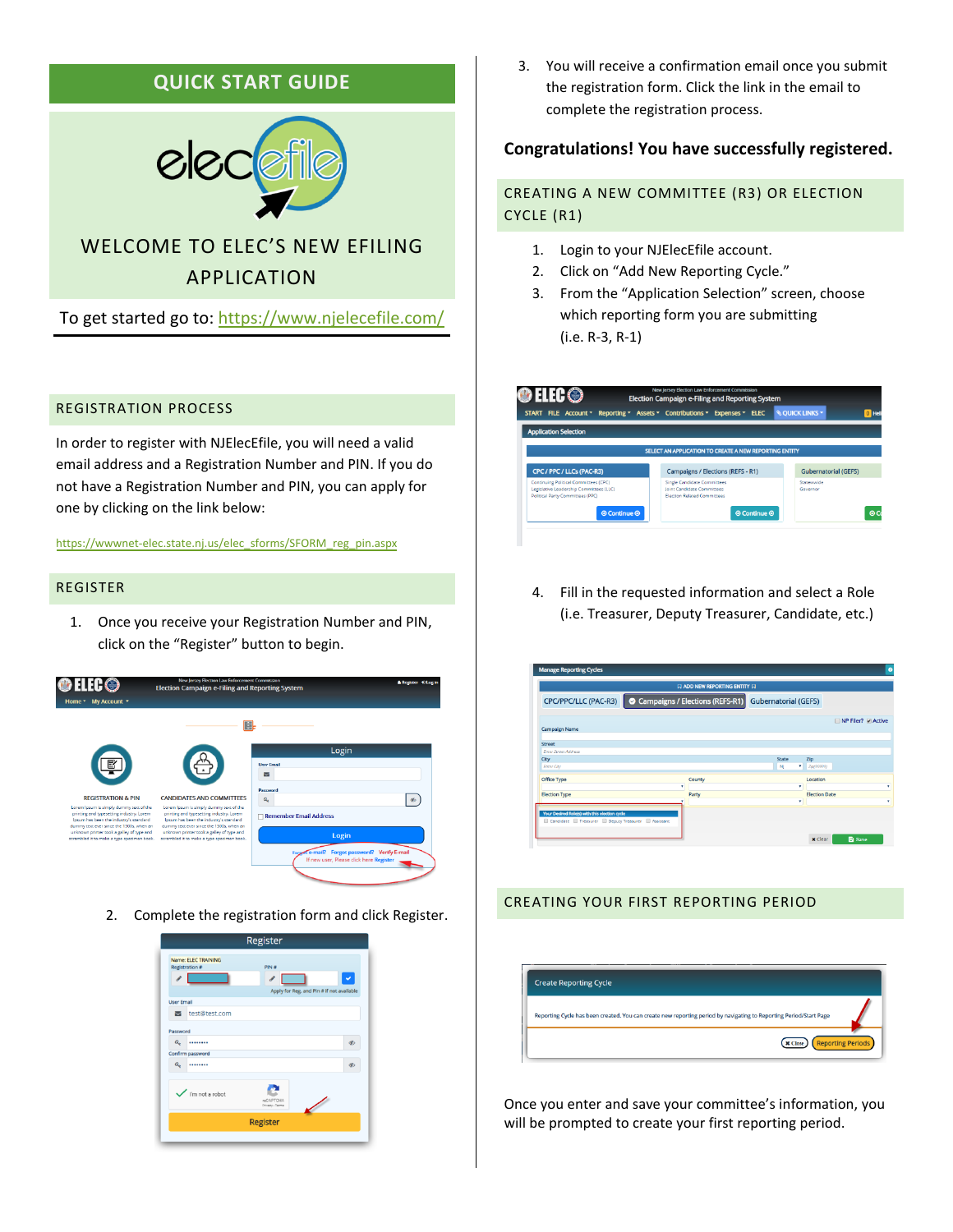In the "Reporting Period Selection" screen, enter your "Report Year" and click the blue check button. A list of reporting periods will appear, select the relevant period and click "Add First Reporting Period."

**Please note:** The Report Year is the year in which your activity began, not necessarily your election year.

| <b>Report Name</b> | (2019-PRE29) 29-DAY PRE ELECTION    |   |
|--------------------|-------------------------------------|---|
| <b>Report Year</b> | <b>Report Period</b>                |   |
| 2019               | <b>29-DAY PRE ELECTION</b>          | ▵ |
|                    | <b>11-DAY PRE ELECTION</b>          |   |
|                    | <b>20-DAY POST ELECTION</b>         |   |
|                    | QUARTER 3 (OCT 15TH)                |   |
|                    | QUARTER 4 (JAN 15TH)                |   |
|                    | <b>O</b> Add First Reporting Period |   |

#### INVITING USERS

- 1. Go to **QUICK LINKS > Invite New User**
- 2. Enter the user's e-mail address and select their desired role.



## ADDING BANK INFORMATION

- 1. Go to **QUICK LINKS > ASSETS/BANK ACCOUNTS**.
- 2. You can enter depository information as well as other assets including, but not limited to, money market accounts and real property.
- 3. You can also use this screen to transfer funds between your committee accounts as needed.

| Expenses<br><b>Assets</b><br><b>O</b> Asset<br><b>TRANSFER</b> | <b>View Reports</b>   | <b>Reporting Periods</b>     |                        |                    |                     |
|----------------------------------------------------------------|-----------------------|------------------------------|------------------------|--------------------|---------------------|
|                                                                |                       | <b>Q ASSET MAINTENANCE Q</b> |                        |                    |                     |
| <b>O</b> Depository Bank<br>Asset Type:                        | Stock                 | Bank (CD)                    | Money Market           | <b>PROPERTY</b>    |                     |
| <b>III</b> De not check existing items                         |                       |                              |                        |                    | O New/Clear         |
| <b>Account Name</b>                                            |                       | <b>Account Number</b>        |                        |                    |                     |
| <b>Freez Arragat Name</b>                                      |                       | Firter Arrower Nomber        |                        |                    |                     |
| <b>Bank Name</b>                                               |                       |                              |                        |                    |                     |
| <b>Printer Marine</b>                                          |                       |                              |                        |                    |                     |
| <b>Street</b>                                                  |                       |                              |                        |                    |                     |
| <b>Freer Street Address</b>                                    |                       |                              |                        |                    |                     |
| City                                                           |                       |                              | State                  | Zip                | <b>Phone Number</b> |
| Enter City                                                     |                       |                              | NI                     | $\bullet$ 20099999 | Enter Telephane     |
| <b>Additional Information</b>                                  |                       |                              |                        |                    |                     |
| Enter Additional Information if any                            |                       |                              |                        |                    |                     |
| <b>Opening/Current Balance</b>                                 | <b>Total Deposits</b> | <b>Total Disbursements</b>   | <b>Closing Balance</b> |                    |                     |
| Opening Balance                                                | Depostes              | Disbursements/Payment        | Balance                |                    |                     |
| Comments (This will appear in Filed Report)                    |                       |                              |                        |                    | Active              |
| Comments                                                       |                       |                              |                        |                    | Default Bank        |

#### ENTERIN**G** CONTRIBUTIONS AND EXPENDITURES

1. Go to **QUICK LINKS > CONTRIBUTIONS** to begin entering Contribution Information. You will be able to enter information relevant to the following contribution types:

- Monetary (including currency)
- In-kind
- Adjustments (Refunds of Contributions)
- Dividends / Interest
- Loan
- 2. Go to **QUICK LINKS > EXPENSES** to begin entering Expenditure Information. You will be able to enter information relevant to the following expenditure types:
	- Expenses
	- Other Expenses (R-1 only)
	- Loan Payment
	- Obligation Payment
	- Contribution Made to Others
	- Expense Made on Behalf
	- Owed to Committee
	- Refunded Disbursements / Reimbursements

#### VIEW YOUR REPORT

Go to **REPORTING > VIEW REPORTS**. You have the option to view your report in its entirety, or individual schedules as needed.

|                                                                   | <b>Q PRINT REPORTS Q</b>                                           |
|-------------------------------------------------------------------|--------------------------------------------------------------------|
| New Report                                                        |                                                                    |
| SUMMARY Page 1   B SUMMARY Page 2   B DEPOSITORY SUMMARY          | A Schedule 7 - Account Transfers                                   |
| SCHEDULE 1 - Monetary Contributions                               | SCHEDULE 6 - Adjustments (Refund of Contributions)                 |
| SCHEDULE 2 - In-Kind Contributions                                | A SCHEDULE 8 Operating / Campaign Expenses                         |
| <b>SCHEDULE 3 - Dividends / Interest</b>                          | <b>SCHEDULE 9 - Other Expenses</b>                                 |
| SCHEDULE 4 - Refunded Disbursements / Reimbursements to Committee | A SCHEDULE 10 - Contributions Made to Candidates or Committees     |
| A SCHEDULE 5 - Loans Received                                     | A SCHEDULE 11 - Expenditures On Behalf of Candidates or Committees |
|                                                                   | A SCHEDULE 12 - Debts and Obligations Owed by Committee            |
|                                                                   | A SCHEDULE 13 - Debts and Obligations Owed to Committee            |